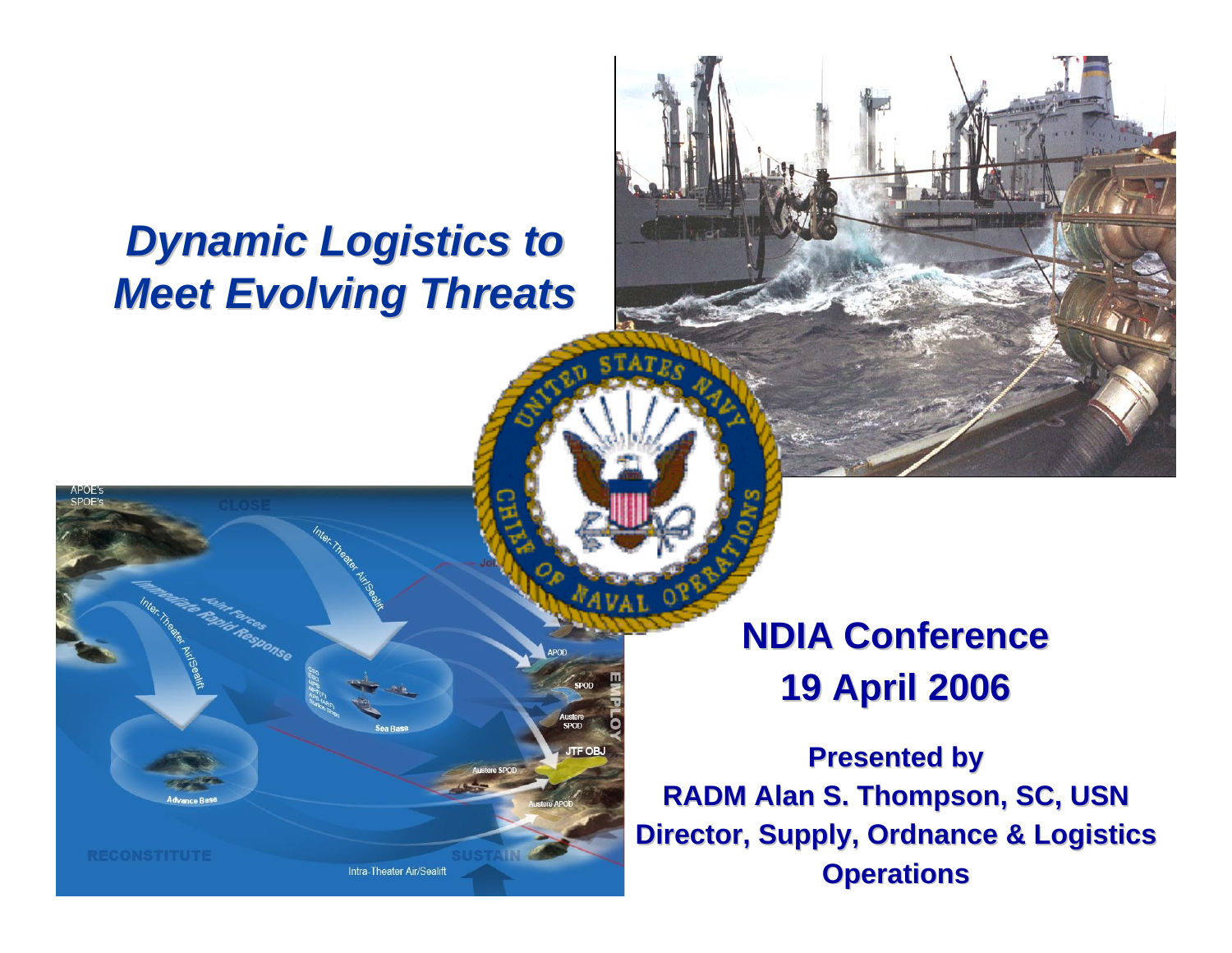



- Evolution of Maritime Logistics from independence towards interdependence
- Operational Integration (Unity of Effort)
	- –Joint Theater Logistics
	- –**Seabasing**
- Industrial (Supply Chain) Integration – PBL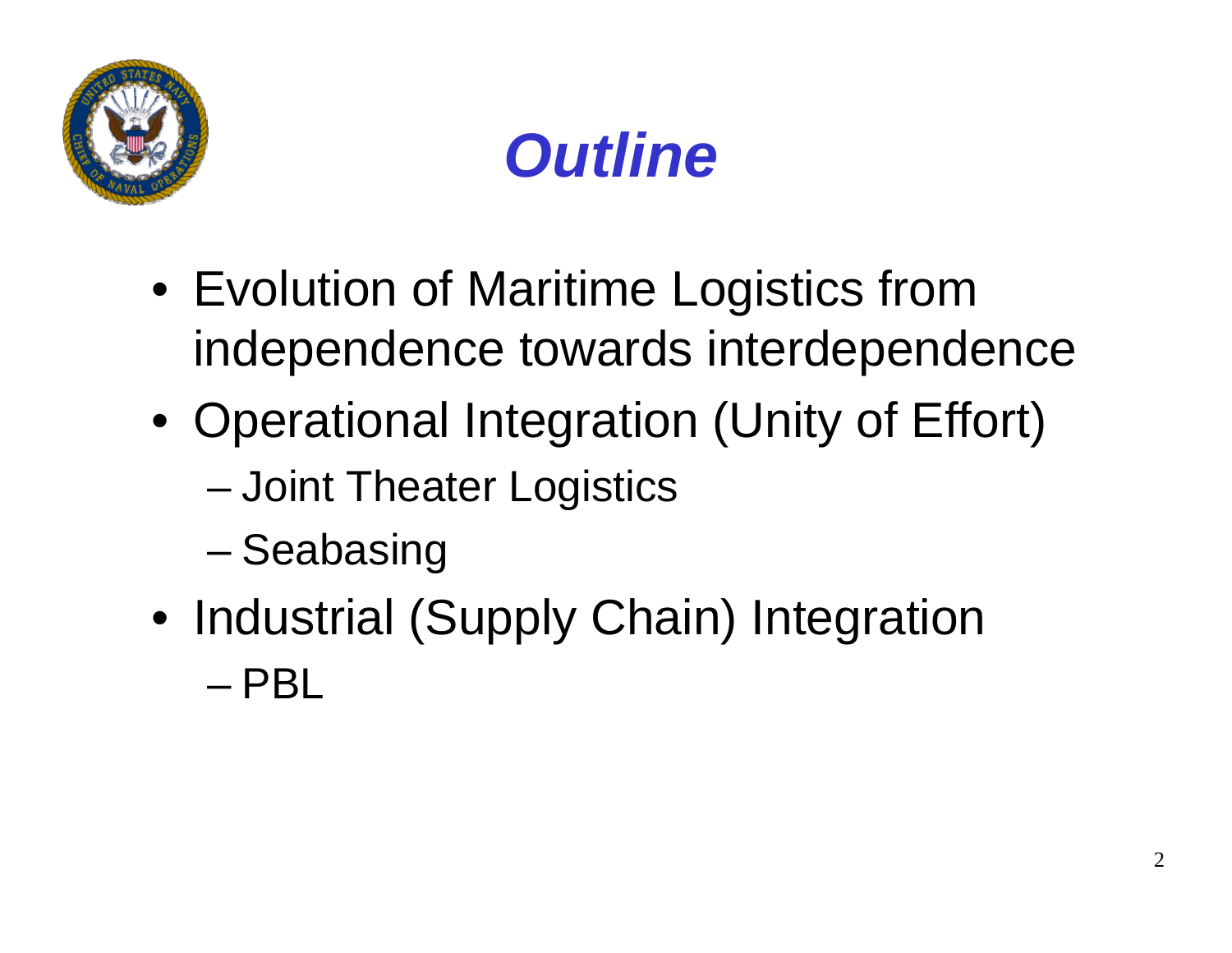

## *Joint Maritime Logistics Framework*

- Maritime Logistics...Historical Context
	- Logistics support focused on afloat forces
	- Material flow enabled with dedicated lift
	- Independent of other services
- Changing Maritime Domain
	- Littoral operational context
	- Seabasing implications
- Future Maritime Logistics Framework
	- Integrated joint component
	- Developing Joint Concept

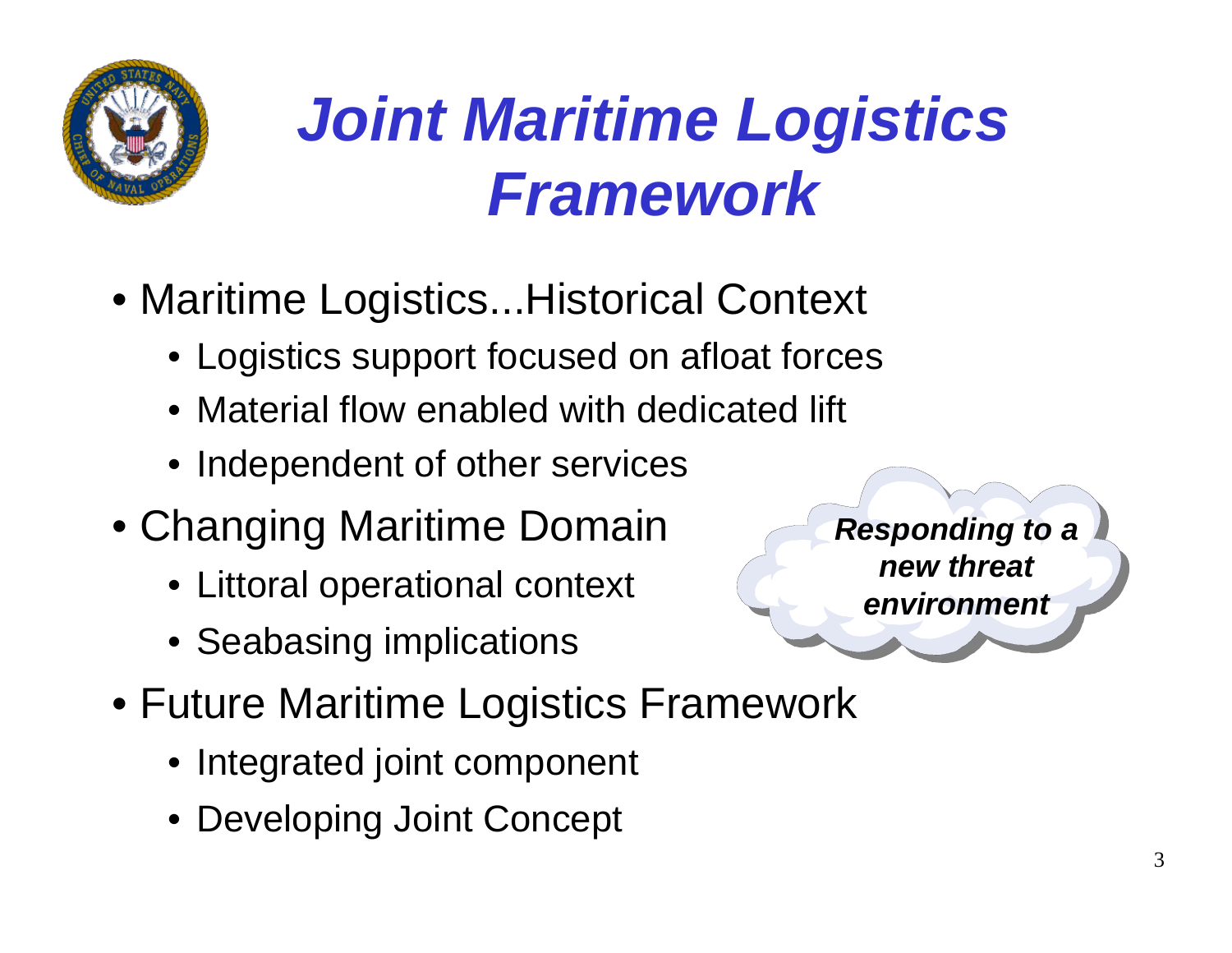### *Joint Theater Logistics Management Concept Joint Theater Logistics Management Concept Growing Joint Connectivity Growing Joint Connectivity*

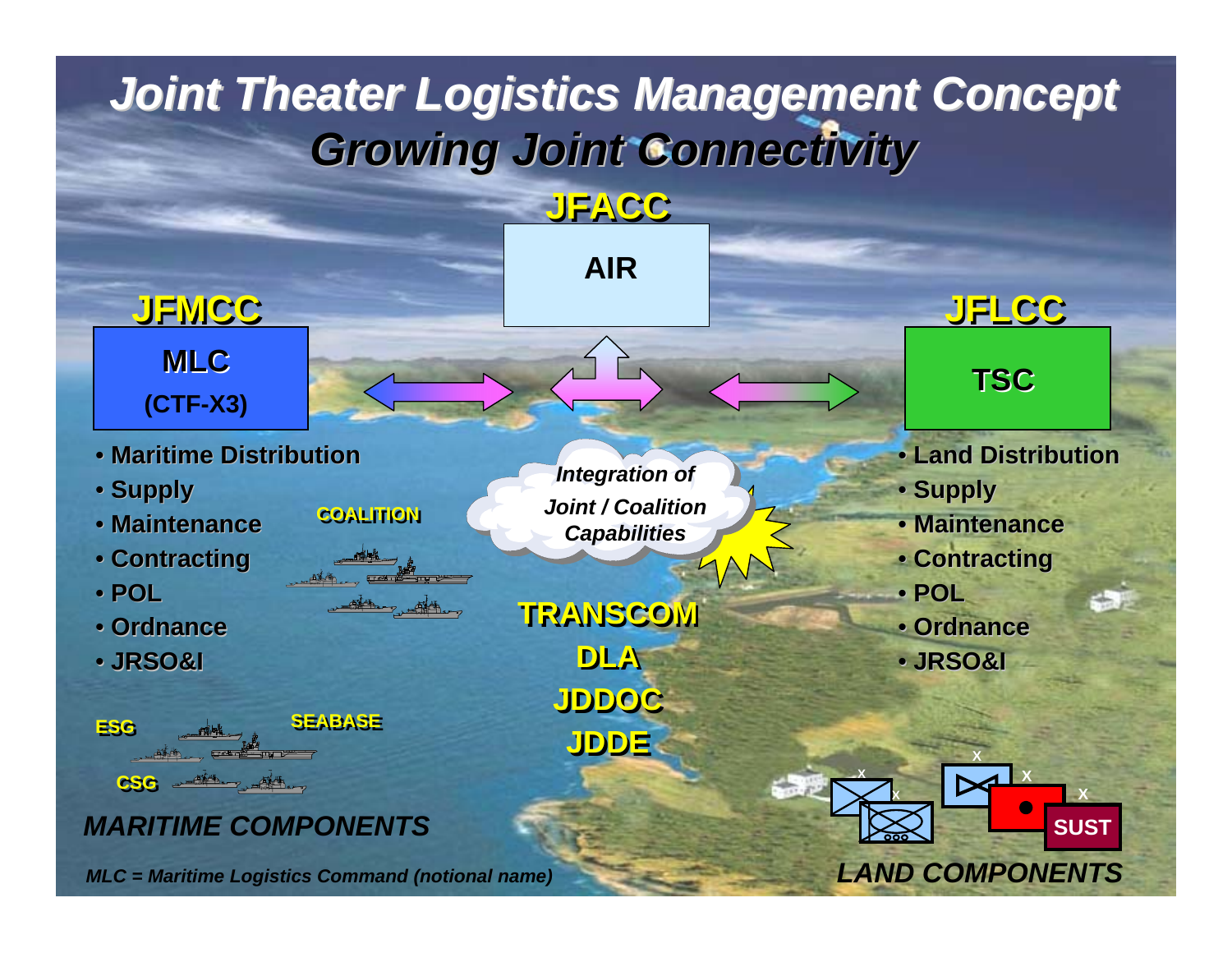

### *Joint Seabasing* **Speed, Access and Persistence**

**The sea as maneuver space… The sea as maneuver space…** 

**Leverage forward presence… Leverage forward presence…**

**Expand access options Expand access options** 

**… reduce dependence on land bases … reduce dependence on land bases**

**Create uncertainty… Create uncertainty…** 

**Protect joint forces… Protect joint forces…**

**Scalable, responsive joint power projection… Scalable, responsive joint power projection…** 

**Sustain joint force operations… Sustain joint force operations…**

#### *Seabasing will be*

**principles** Expand access options **The Expanditure of August 2015 Fires – NSFS, Aviation, Bombers Maneuver - ConnectorsManeuver - ConnectorsSustainment – Timely, efficient Sustainment – Timely, efficient C4ISR – Common Operating Picture C4ISR – Common Operating Picture Force Protection – Air, Sea and Land Force Protection – Air, Sea and Land Interoperable and interdependent**



*…and will allow us to pursue these lines of operation*

| <b>Close:</b>    | <b>Within 10-14 days</b>                      |  |
|------------------|-----------------------------------------------|--|
| <b>Assemble:</b> | At sea within 72 hours of arrival             |  |
| Employ:          | One Brigade within 8-10 hrs                   |  |
| <b>Sustain:</b>  | Up to two joint brigades                      |  |
|                  | <b>Reconstitute: For follow-on operations</b> |  |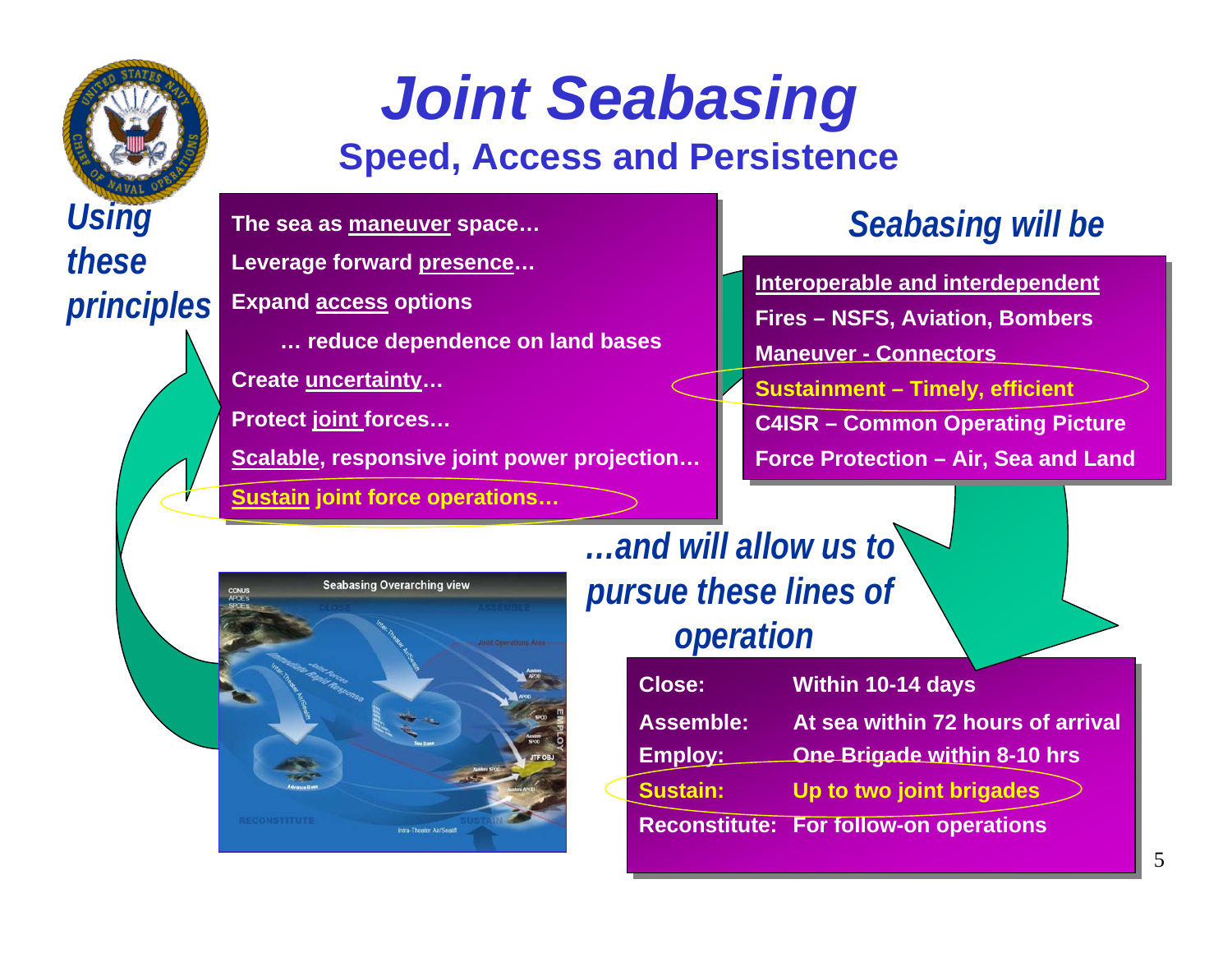

# *Supply Chain Integration*

- Supply Chain "Integration" enables Joint effects
	- •Transforming expectations

*"Less inventory Performance Based Logistics"*

- Cooperative Logistics Arrangements (with Repairable Item Replacement) remains accessible to "core" supply chain
- Non-Standard Procurement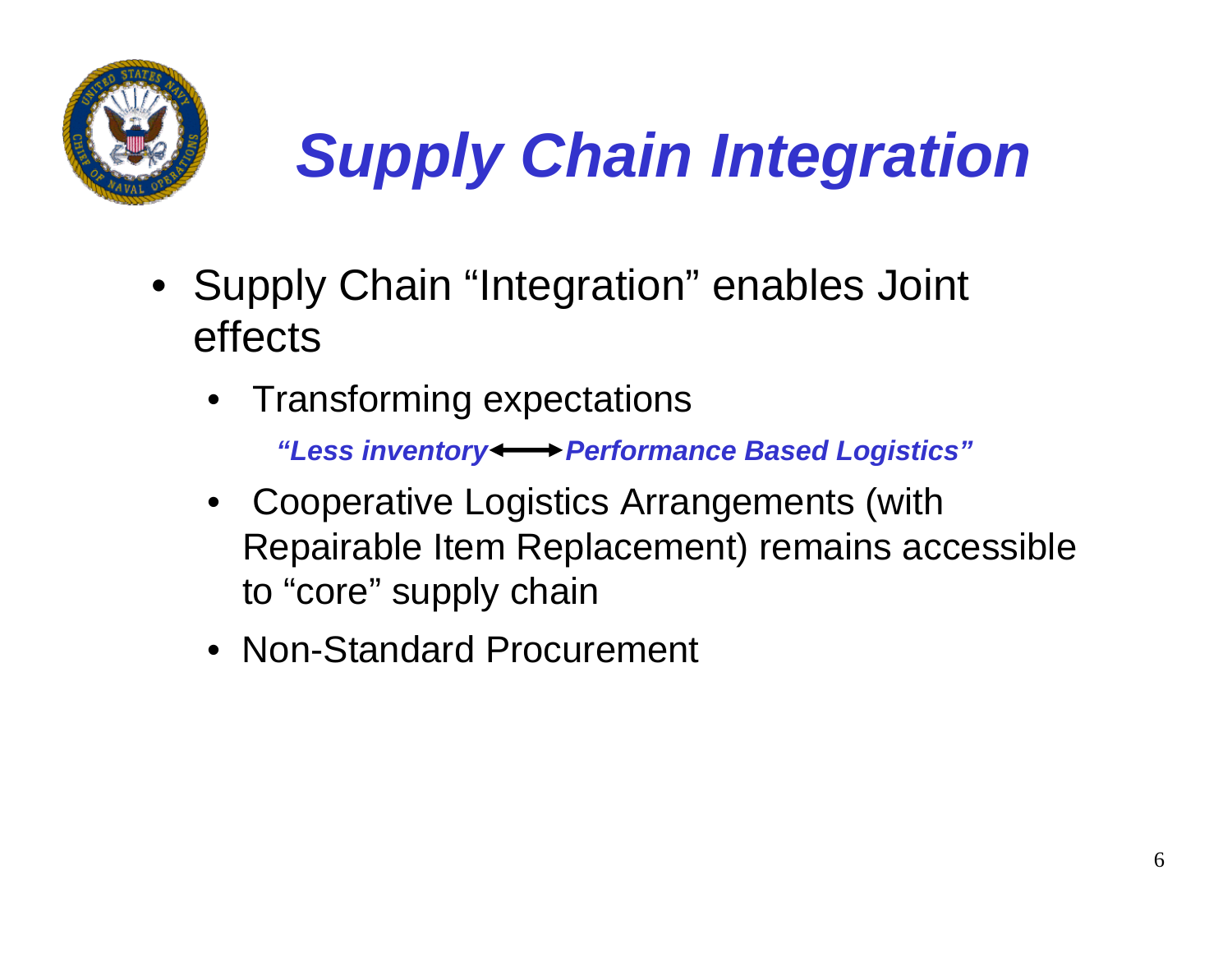

## *PBL "Partnerships" with Industry*

**Performance Based Logistics (PBLs) ... Leveraging Industry Partners**

| <b>SECDEF</b><br>2005<br>Winner | <b>System</b><br><b>Auxiliary Power Unit:</b> | <b>PBL Benefits</b><br>BBs down from 125 to 0  18 reliability<br><i>improvements incorporated</i>          |
|---------------------------------|-----------------------------------------------|------------------------------------------------------------------------------------------------------------|
| Model<br>for<br>BRAC            | <b>Aviation Tires:</b>                        | Wholesale inventory down, 50,000 to under<br>5,000 (DLA storage savings)  retail<br>inventory reduced      |
|                                 | <b>AEGIS:</b>                                 | BBs down from 155 to 6                                                                                     |
|                                 |                                               | F/A-18 Stores Mgmt Sys: Customer Wait Time down, 47 days to 7<br><b>NAS Lemoore SHORCAL reduced by 30%</b> |
|                                 | CIWS:                                         | BBs down from 200 to 3  \$11.5M retail<br><b>inventory reduction through FY13</b>                          |
| <b>SECDEF</b><br>2005<br>Winner | <b>F404 Components:</b>                       | BBs down from 710 to 0                                                                                     |
|                                 | <b>ALR-67V3:</b>                              | Increased reliability by 76%, MTBF was<br>300  today 527                                                   |

*"PBLs ... The Pentagon is Buying Smart " ... Aviation Week and Space Technology 10/31/05*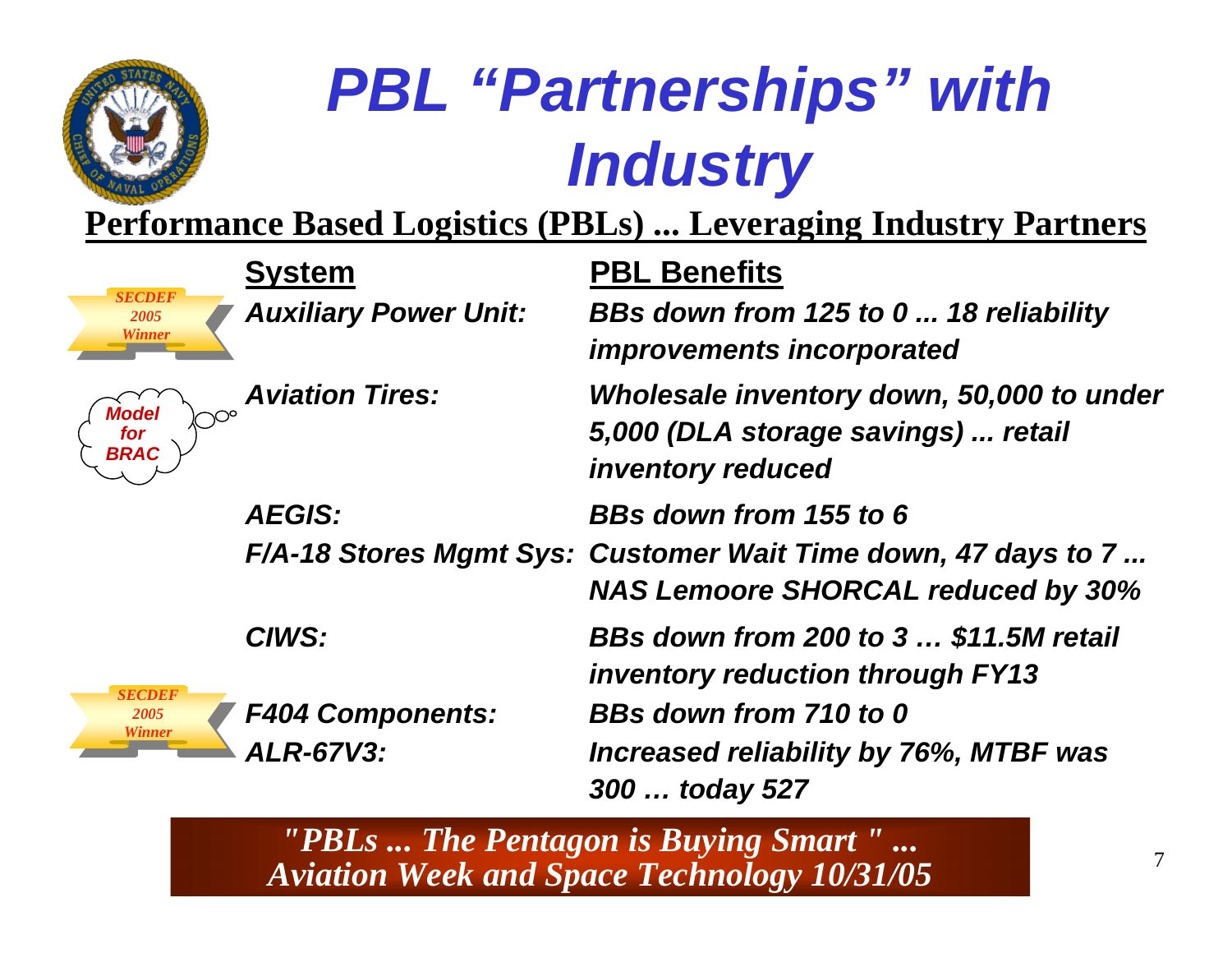

## *Additional Opportunities*

- **Need to explore partnerships to achieve broader savings**
- **Current Candidates include:**
	- •**H-53 and KC-135 APUs - Air Force / Navy**
	- **APX-118 IFF System - Army / Navy**
	- **V-22 - Air Force / Navy**
	- **Joint Helmet (JHMCS) - Air Force / Navy**
	- **CIWS - Army / Navy**